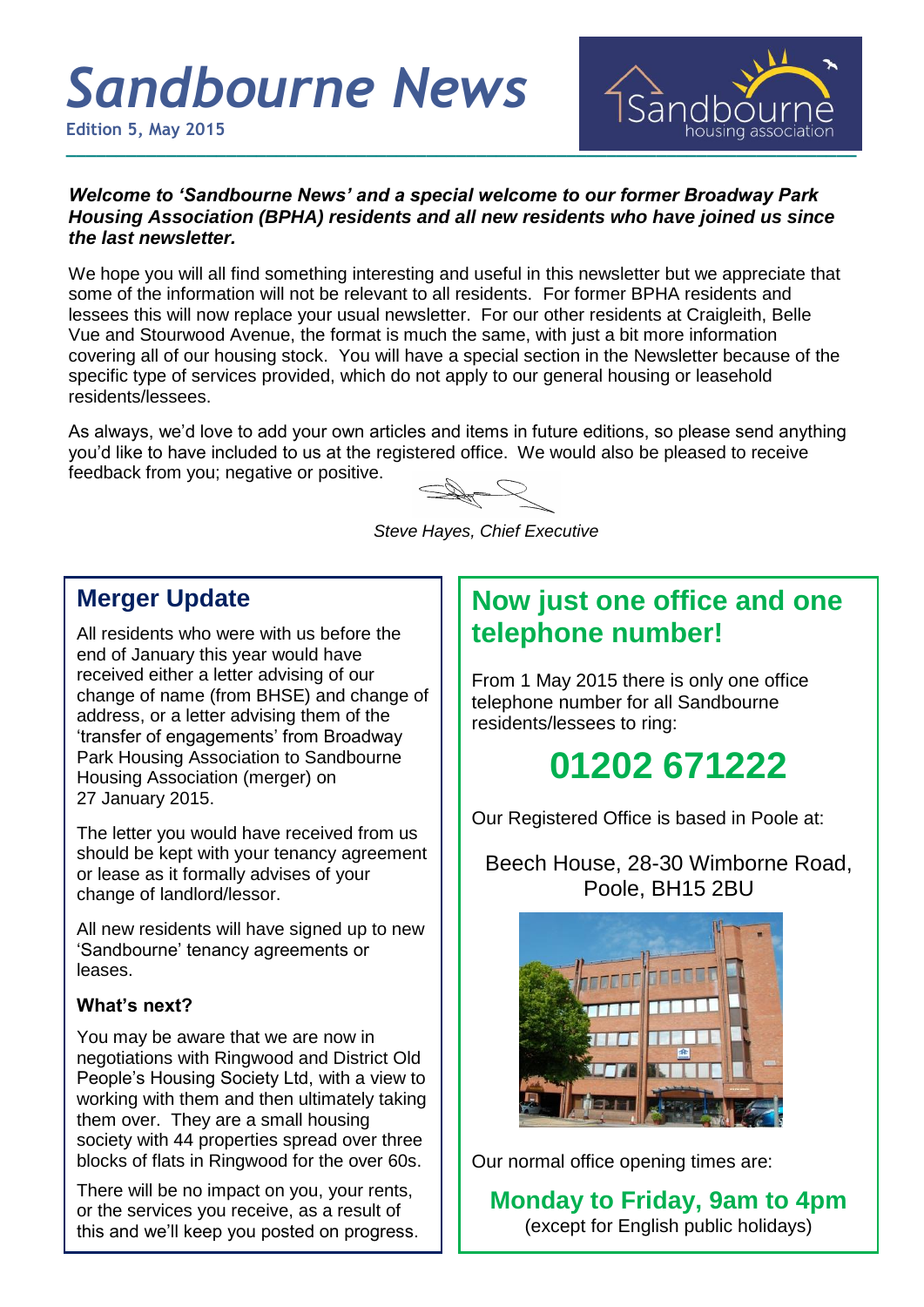# **Sandbourne Staff and Contacts as from 1 May 2015**

# **Introducing our combined Sandbourne team, as listed below:**

| <b>Our management staff:</b>                                                                                                                                                                                                                    |                        |                            |
|-------------------------------------------------------------------------------------------------------------------------------------------------------------------------------------------------------------------------------------------------|------------------------|----------------------------|
| <b>Chief Executive</b>                                                                                                                                                                                                                          | <b>Steve Hayes</b>     | (steve@sandbourne.org.uk)  |
| Steve joined Sandbourne Housing Association in October 2009, as Chief Executive, when it<br>was Bournemouth Housing Society for the Elderly (BHSE).                                                                                             |                        |                            |
| <b>Finance Director</b>                                                                                                                                                                                                                         | <b>Fiona Ferenczy</b>  | (fiona@sandbourne.org.uk)  |
| Fiona was the former Chief Executive of Broadway Park Housing Association (BPHA), which<br>she joined in November 1998, and is now our Finance Director.                                                                                        |                        |                            |
| <b>Our housing staff:</b>                                                                                                                                                                                                                       |                        |                            |
| <b>Housing Services Manager Simon Raine</b>                                                                                                                                                                                                     |                        | (simon@sandbourne.org.uk)  |
| Simon was formerly Broadway Park's Housing Services Manager and he joined in January<br>2013.                                                                                                                                                   |                        |                            |
| <b>Housing Officer:</b>                                                                                                                                                                                                                         | <b>Sharon Doran</b>    | (sharon@sandbourne.org.uk) |
| Sharon joined BHSE in July 1989 and for the majority of that time has been a Support Officer.<br>However, she was appointed to the new Sandbourne Housing Officer post on 1 May 2015<br>following some restructuring, and she reports to Simon. |                        |                            |
| <b>Maintenance Manager:</b>                                                                                                                                                                                                                     | <b>Brian Griffiths</b> | (brian@sandbourne.org.uk)  |
| Brian was BPHA's Maintenance Manager and joined in July 2008.                                                                                                                                                                                   |                        |                            |
| <b>Maintenance Manager:</b>                                                                                                                                                                                                                     | <b>Chris Wilce</b>     | (chris@sandbourne.org.uk)  |
| Chris was BHSE's Maintenance Manager and joined in May 1998.                                                                                                                                                                                    |                        |                            |
| <b>Our office staff:</b>                                                                                                                                                                                                                        |                        |                            |
| <b>Administrator:</b>                                                                                                                                                                                                                           | <b>Gail Phillips</b>   | (gail@sandbourne.org.uk)   |
| Gail joined Sandbourne in December 2012 when it was BHSE.                                                                                                                                                                                       |                        |                            |
| <b>Finance Officer:</b>                                                                                                                                                                                                                         | <b>John Wright</b>     | (john@sandbourne.org.uk)   |
| John joined Sandbourne in January 2013 when it was BHSE.                                                                                                                                                                                        |                        |                            |
| <b>Office Manager:</b>                                                                                                                                                                                                                          | <b>Annina Cooke</b>    | (annina@sandbourne.org.uk) |
| Annina joined BPHA in September 1999.                                                                                                                                                                                                           |                        |                            |

# **The telephone number for all staff is now 01202 671222**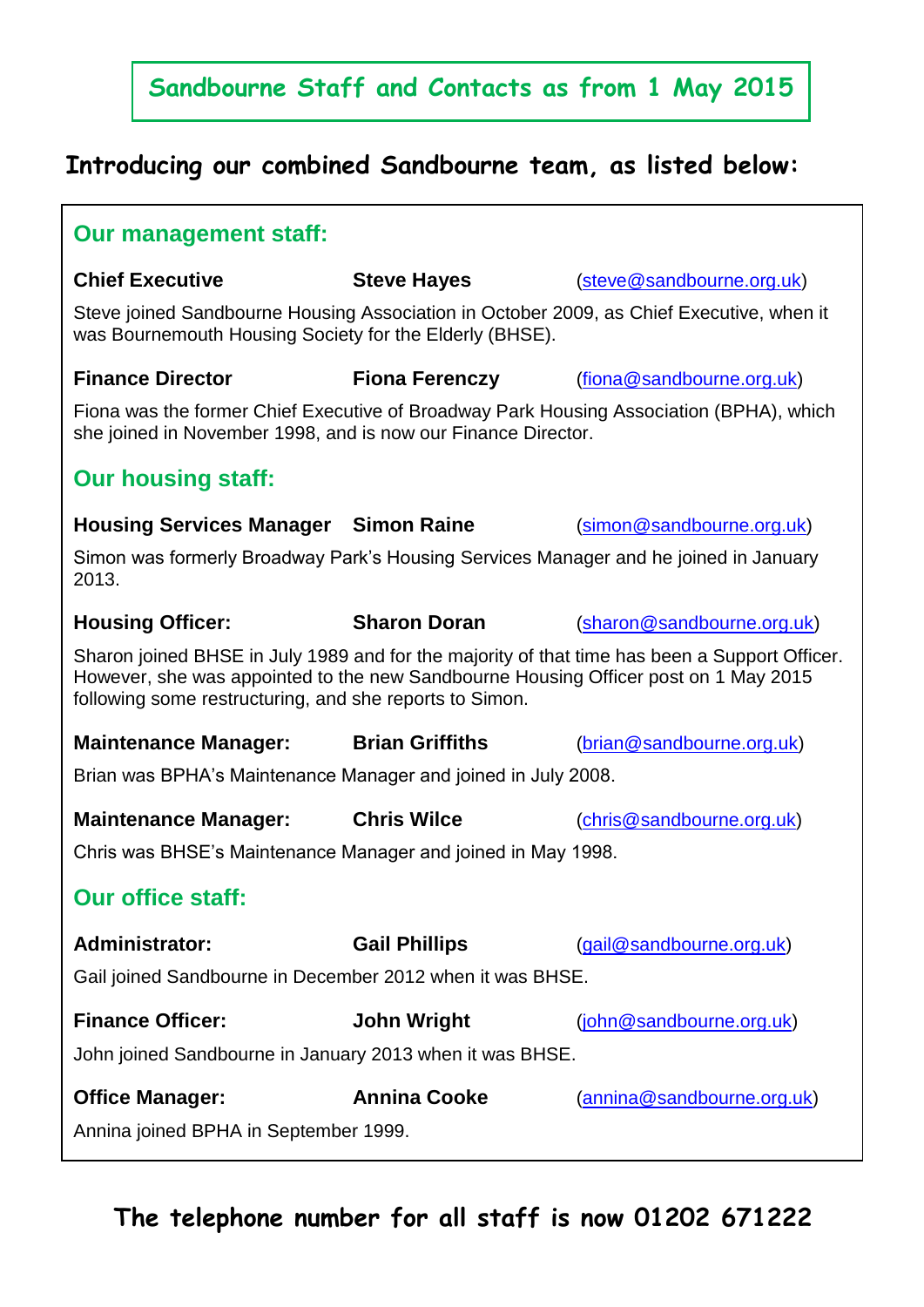## **About making contact**

Sandbourne Housing Association's Registered Office Beech House, 28-30 Wimborne Road, Poole, BH15 2BU

> For all general enquiries and repairs: Tel: 01202 671222

**(calls may be recorded for information and training purposes)** (an answer phone service is available outside of office hours or when the lines are busy)

> Email: [info@sandbourne.org.uk](mailto:info@sandbourne.org.uk) [www.sandbournehousingassociation.org.uk](http://www.sandbournehousingassociation.org.uk/)

**As mentioned above, calls to and from 01202 671222 may be recorded for information and training purposes.**

# **Visiting the Registered Office:**

Please note that we cannot guarantee that a member of staff will be available to see you if you visit the office without an appointment. This is because our housing and maintenance staff are often out on site.

In addition, as we share the building with other companies, we may need to make sure that we have somewhere private available to talk to you. Therefore, we strongly recommend that you don't turn up at the office without an appointment.



Once you have an appointment, if you need directions to find us, whether using public transport or your own car, please ask us.

# **Using Bournemouth Careline**

Our **general housing** (former BPHA) residents are advised to ring Bournemouth Careline if they need urgent assistance with an emergency repair when the office is closed on 01202 452795.

Our **over 55s only** at Craigleith, Belle Vue and Stourwood Avenue are advised to use their Tunstall pull cords in an emergency.

Please do **not** ring Bournemouth Careline, for example, to report a repair than can wait until the next working day. All non-urgent matters, including non-urgent repairs, should be dealt with by calling the registered office on **01202 671222.**

#### **Residents at our over 55s flats (Craigleith, Belle Vue and Stourwood Avenue):**

Just a reminder that you should tell your friends, relatives and carers that the only contact number for Sandbourne is now 01202 671222. All other previously advised numbers are in the process of being disconnected.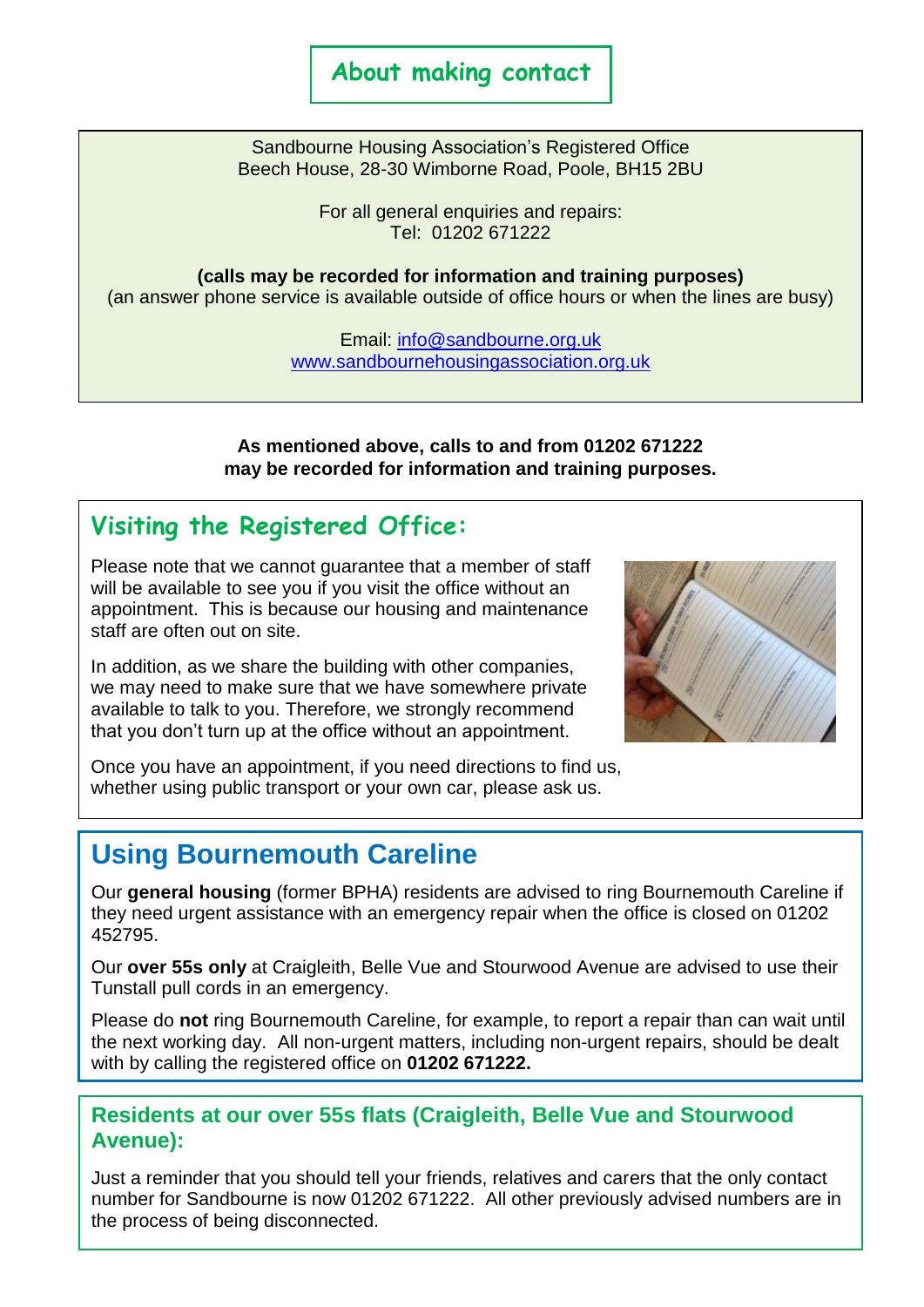Reference in this Newsletter to '**HOPS**' – this is the term now used for our blocks of flats at Craigleith, Belle Vue and Stourwood Avenue. HOPS stands for 'Housing for Older People with some Support facilities'. We also refer to you as our 'over 55s'.

# **A quick guide to who residents should contact for what:**

**Housing Services Manager/Housing Officer (Simon and Sharon) – housing related queries, ie:** 

- Anti-social behaviour
- Car parking
- Complaints
- Direct Debits
- Grounds maintenance and gardens
- Guest room bookings (HOPS schemes)
- **•** Housing Benefit
- Leaseholder queries
- Mutual exchanging with another resident
- Pets
- Rent and rent statements
- Service charges
- Terminating your tenancy
- Transferring to another property

#### **Maintenance Managers (Brian and Chris)**

- **– repairs and maintenance related queries, ie:**
- Safety checks:
	- electric and gas
	- emergency exits and lighting
	- fire alarms and smoke detectors
	- Key replacements (HOPS only)
- Lifts (HOPS only)
- Repairs:
	- reporting for your own property
	- reporting for communal areas
	- reporting faulty communal laundry equipment (HOPS)
	- chasing outstanding repairs
	- feedback surveys
	- minor repairs
- Planned maintenance and redecorations to communal areas
- Inspecting empty/vacant properties

#### **Chief Executive and Finance Director (Steve and Fiona)**

 By appointment only, via the Administrator, if other channels have been exhausted (for example complaints)

#### **Administrator (Gail) – for general enquiries not covered above**

Newsletter items and articles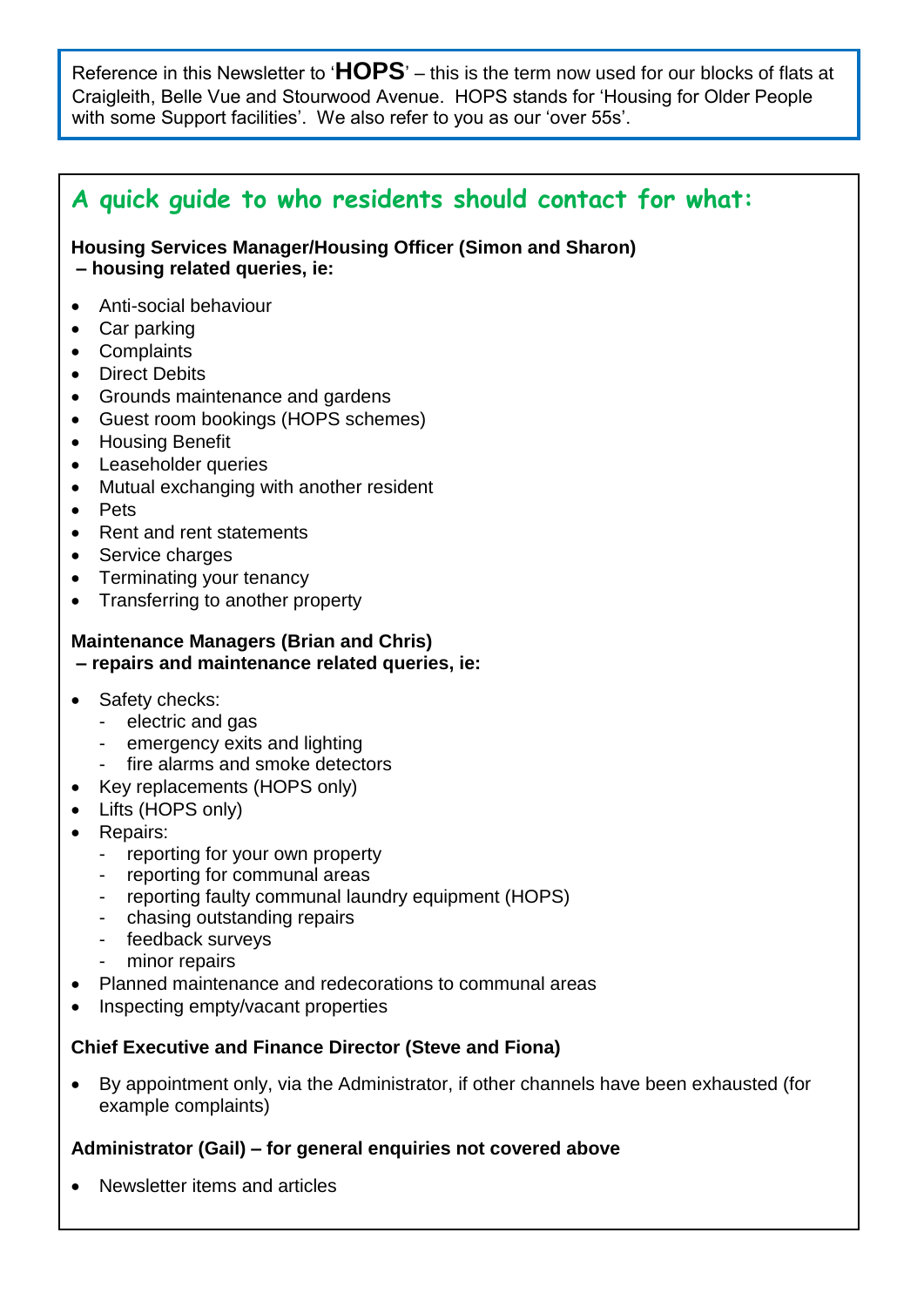# **Our combined Sandbourne portfolio**

#### **General Housing (formerly BPHA stock)**

We have 150 general housing properties in Poole, Bournemouth, Wimborne and North Dorset. These are predominantly general family houses. In addition, we also have 24 shared ownership houses/flats and 37 leasehold (owned) flats.

People wanting to apply for general housing have to apply through the local authority using 'Dorset Homechoice'. This covers housing for single people, couples, and families. Sandbourne residents can apply to move to another Sandbourne property by requesting a 'transfer application' form from the registered office.

#### **Leasehold/shared ownership**

These properties are occupied by residents who have either bought a share of their home and pay a rent and service charge, or who have purchased their home but have to pay a service charge eg purchased the lease of a flat in a block of flats.

# **HOPS (Housing for Older People with some Support facilities)**

As mentioned earlier, HOPS was previously called 'sheltered housing' and is the term now more widely used (previously BHSE properties).

This covers our over 55s housing where we have 171 flats spread over eight blocks in Southbourne and also includes an 'extra care' block of 31 flats in Derby Road, Bournemouth.

Sandbourne holds its own waiting list for these properties. Former BPHA residents can apply for one of these flats by requesting a 'transfer application' form from the registered office.

In addition to the above stock we now also have six rented flats being created by converting our old offices and one communal lounge.

#### **What could this mean for you?**

We'd like to think that this means that you can become one of our residents in our general homes, move to family accommodation and then, when the need arises, transfer to one of our over 55s flats. When you then need extra care, there is that option available to you as well.

We have already received interest in, and made offers to, residents wanting to transfer between the two different types of accommodation.

## **Progress with conversions at HOPS sites and old BPHA office:**

We'd like to thank all those residents affected by the works that are currently being undertaken to convert both the old registered offices at Woodlands and Ashley Road, and the lounge at Highfield, into flats. We appreciate that this has been very noisy and frustrating for some residents and others have also been inconvenienced.

Completion is expected around the end of the first week in June 2015.

The outcome of the various works will mean that we're able to provide an additional:

- 3 x one bed flats for the elderly at Woodlands, Southbourne; these will be numbered as 6A, 6B and 6C Woodlands
- 1 x two bed flat for the elderly at Highfield, Southbourne; this will be Flat 1 Highfield
- 1 x drop-in room for residents at Highfield, Southbourne
- 2 x two bed flats at Ashley Road; these will be numbered as 423 and 425 Ashley Road

We hope that residents will see these as a very welcome addition to the housing provided by Sandbourne. These have been built without the aid of any government grant.



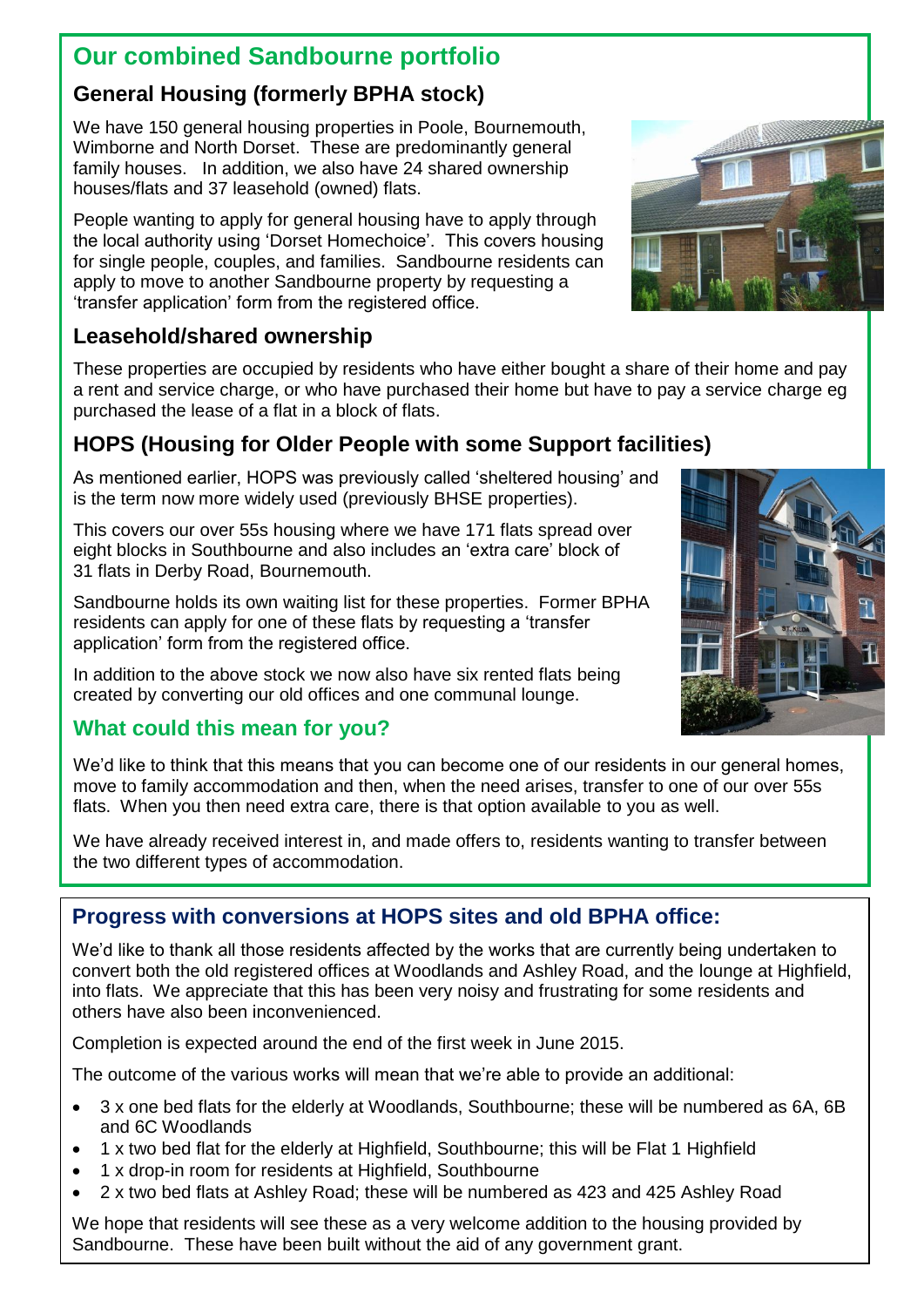## **Rubbish Disposal – Recycling Bins**

Did you know that the Council won't empty the recycling bins if the rubbish is put in plastic bags?

Whether you use a standard household bin, or one of the large communal bins, please help by emptying your bag contents into the recycling bins and then putting the empty plastic bags in the normal household waste bins. (Bin colours vary depending on the Council so please check the signage).



Full details of what can or cannot be recycled can be found on your Council's website, so please check if you are not sure.

# **Car parking on Sandbourne property**



Did you know that this is one of the most common causes of bad feelings between neighbours, irrespective of whether you live on an estate, private road, or a block of flats?

At our **HOPS** sites in Bournemouth, apart from disabled bays for blue badge holders, there are no individual designated parking spaces at any of our sites for any residents. Plus, there are no resident parking spaces at Craigleith.

Parking is strictly on a first come, first served, basis and is for residents and specific visitors only, for example doctors and carers, or those dropping off and picking up residents.

Designated bays for medical staff should never be blocked as you could prevent someone going to hospital in an emergency, for example.

Residents parking on Sandbourne property should note that, for insurance purposes, this does not count as parking 'off road'.

For our other (former BPHA) housing, where there are no designated parking spaces, parking is also on a first come, first served, basis.

In addition, with effect from October last year, tax discs are not a legal requirement. This will not stop us checking if we think a car has been abandoned or is no longer in use and arranging for its removal as we can check details via a government website. All we need is the make and registration number of the car to do this.

#### **Safety – stranger awareness …**

We are all guilty of letting people into buildings, whether it be at work or into a block of flats, usually because the person smiles, looks familiar, or looks lost – we all like to be helpful.

However, when you do this you could be putting the safety and security of other at risk. Unfortunately, not everyone has good intentions.

Please, therefore, avoid letting anyone you don't know into your block of flats; if they have a right to be there they will be able to gain entry themselves and, if they are visitors to the block, they should be able to gain access via the person they are visiting.



 Thank you for your co-operation

Keep safe!

#### **Repairs feedback surveys**

Residents in general housing (formerly BPHA) are already used to completing and returning feedback questionnaires to help us improve our repairs service and that of the contractors we use.

As from 1 May 2015, we are extending this to HOPS residents (Craigleith, Belle Vue and Stourwood sites).

The form is only one page, so shouldn't take long to complete, and we will provide a pre-paid envelope for you to return it to us.

Your feedback will be appreciated, whether negative or positive comments.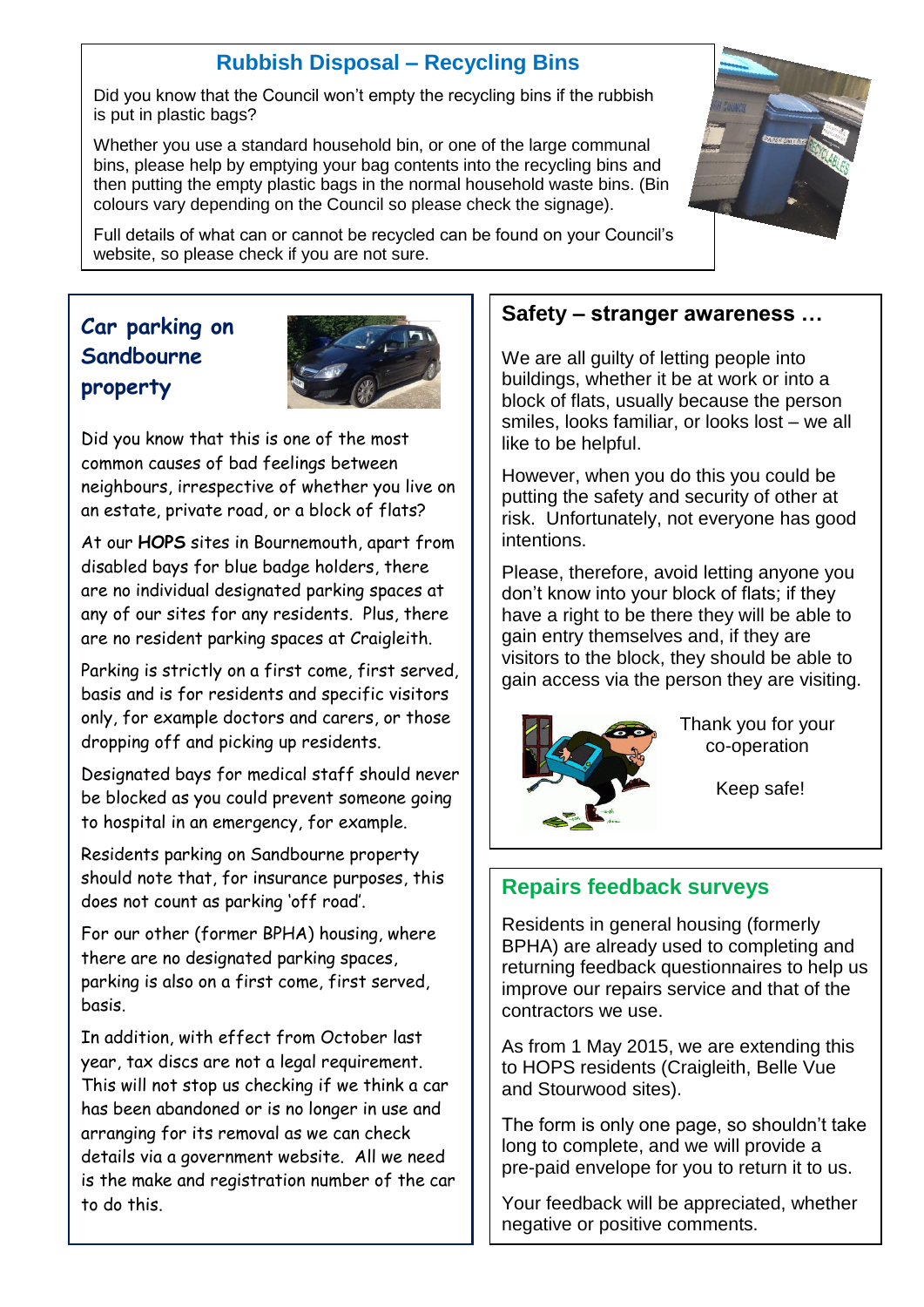#### **Coastal Credit Union – a new alternative way of paying your rent …**



- **Boscombe:** 531/533 Christchurch Road, Boscombe, Bournemouth, BH1 4AG Tel: 01202 566788. Opening hours: 10am to 3pm Monday to Friday; and 10am to 2pm on Saturdays
- **Poole:** Ground Floor, Beech House, 28-30 Wimborne Road, Poole, BH15 2BU Tel: 01202 566878 Opening hours: 10am to 2pm Monday to Friday

You will need to produce your rent card with your payment at the counter (cheques should be made payable to **Sandbourne Housing Association**). Please keep your receipts as proof of payment.

# **What about Right to Buy?**

You may have heard that the Conservative Party said that they would bring back the 'Right to Buy' for housing association tenants. This will require legislation to be passed and any requirement would be subject to legal challenge, especially if there was any attempt to force charitable organisations, like Sandbourne, to sell our HOPS flats, particularly as we did not receive grant to build them.

Moreover, sheltered housing and housing associations with charitable status have always been exempt from the 'Right to Buy'. Therefore, there **will not** be any changes for a few years to come. A few general family residents have a 'Right to Buy' or 'Right to Acquire' and details are available on request.

# **J** TV LICENSING

Apart from a few residents living at our HOPS sites (Belle Vue and Stourwood) with 'preserved rights' (where payment is requested via Sandbourne), everyone under 75 is responsible for purchasing their own TV licence.

All residents turning 75 should inform the TV Licensing Authority so that they can receive their 'free' TV licence, irrespective of whether they usually pay their fee to Sandbourne or direct to the TV Licensing Authority.

Although we hold licences for our communal lounges at our HOPS schemes, we do not hold them for any of the guest rooms where guests must not watch any form of 'live' TV.

If you have any queries, you can check on-line at [www.tvlicensing.co.uk](http://www.tvlicensing.co.uk/) or call them on 0300 790 6131. Alternatively, you can contact the registered office on 01202 671222 and speak to the Administrator.

## **What's the latest on Universal Credit?**

 $\text{Cost}_{\text{Commuty}}$ 

The government are still well behind with implementing these changes and there is nothing likely to affect you in the coming year. We will let you know if this changes.

#### **Anonymous letters**

We are sorry but Sandbourne will register anonymous letters but action will **not** be taken on any points contained in them.

If you want to make comments or need to make a complaint and don't feel confident/comfortable doing this, please contact the Citizens' Advice Bureau or see a legal advisor to check what you can do.

In addition, we are currently working on some leaflets about 'Acting Reasonably – *Your guide to how we deal with unacceptable behaviour*' and also 'Complaints – *Your guide to considering what is a complaint and how to go about reporting it*'.

We aim to have these will be available, upon request, from the registered office by the end of July 2015.

All complaints will be treated in confidence.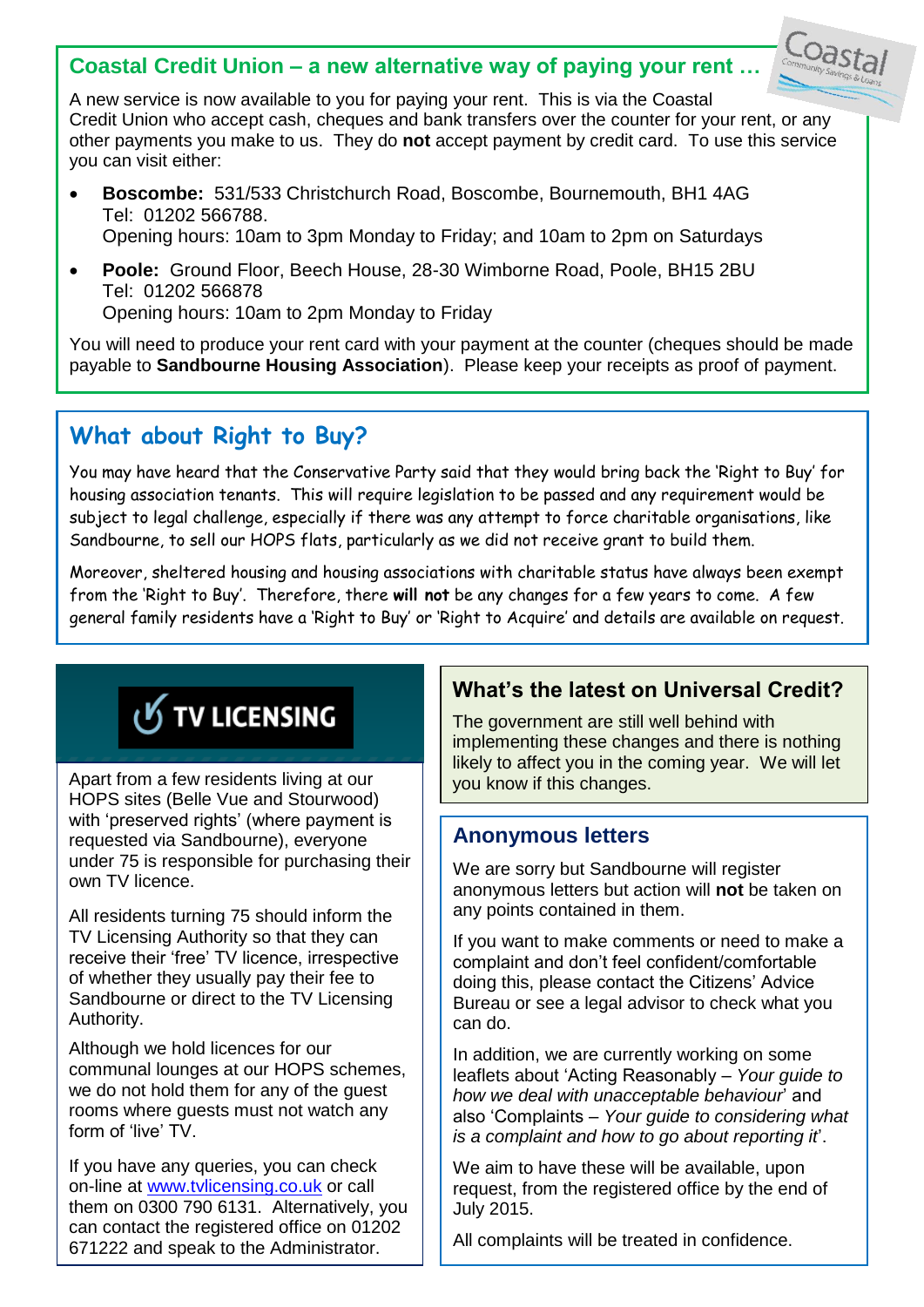#### **Ending your tenancy**

For some people it is a positive thing when they want to end their tenancy to move on for a new start in life. For others it might not be so positive and for the elderly it's never nice thinking that they may need extra care and have to leave their home, or they pass away but, at some point, this will happen to us all.

If something unexpected should happen to you, particularly in our HOPS schemes, Sandbourne may need to contact someone to let them know. Therefore, it is really important for us to hold details of your next-of-kin. If we don't already hold this information, please let us know who both your emergency contact and next-of-kin is.

If moving to alternative accommodation, you are required to give one month's notice of termination under the terms of your tenancy agreement, which means paying a month's rent. For HOPS residents this will be four weeks' rent. A next-of-kin/executor will also be responsible for paying the rent during this notice period in the case of a deceased resident.

When leaving a Sandbourne property, for whatever reason, all personal belongings must be removed from your flat before the tenancy can be formally ended. In addition, all carpets and electrical goods must also be removed, along with **all** rubbish, unless it is agreed with Sandbourne that specific items can be left.

#### **Safeguarding/Protection from abuse**

If you feel that you are being abused or suspect that another resident is being abused (physical, emotional, sexual, sensory deprivation, neglect, imposed isolation, financial/material, discriminatory), you can contact us for more information about what to do. Alternatively, you can report this directly by contacting the relevant safeguarding team for your local authority area:

**Bournemouth** residents can contact their local safeguarding team on tel no: **01202 454979**

People living in **Poole** can contact their local safeguarding team on tel no: **01202 633902**

and for **East or North Dorset** residents can telephone: **01305 221016**

Please note, if we receive any reports, we are obliged to report them.

# **Home Contents Insurance**

Sandbourne does not insure residents' furnishings or belongings. We strongly advise you to take out your own home contents insurance. This should cover you against damage to your personal belongings, floor coverings, furniture and other contents and decorations, including damage from fire, flood, break-in and vandalism, or accidents caused by you to your neighbour's property or Sandbourne communal facilities.

When choosing an insurance policy, you should make sure that it covers broken glass and locks in doors and windows, as these are repairs you normally have to pay for. Your insurance should also cover items if they are stolen in a break-in.

#### **A few facts and figures ….**

Between 1 April 2014 and 31 March 2015 Sandbourne had:

- 5 new build family properties handed over and let for the first time (Milborne St Andrew)
- 19 existing general family homes were re-let
- 23 existing HOPS (including Craigleith) homes were re-let
- 5 existing general families undertook a mutual exchange of their home (found and swopped home with another tenant)

As mentioned earlier, we also have 6 flats currently under construction which are due to become available from early June 2015.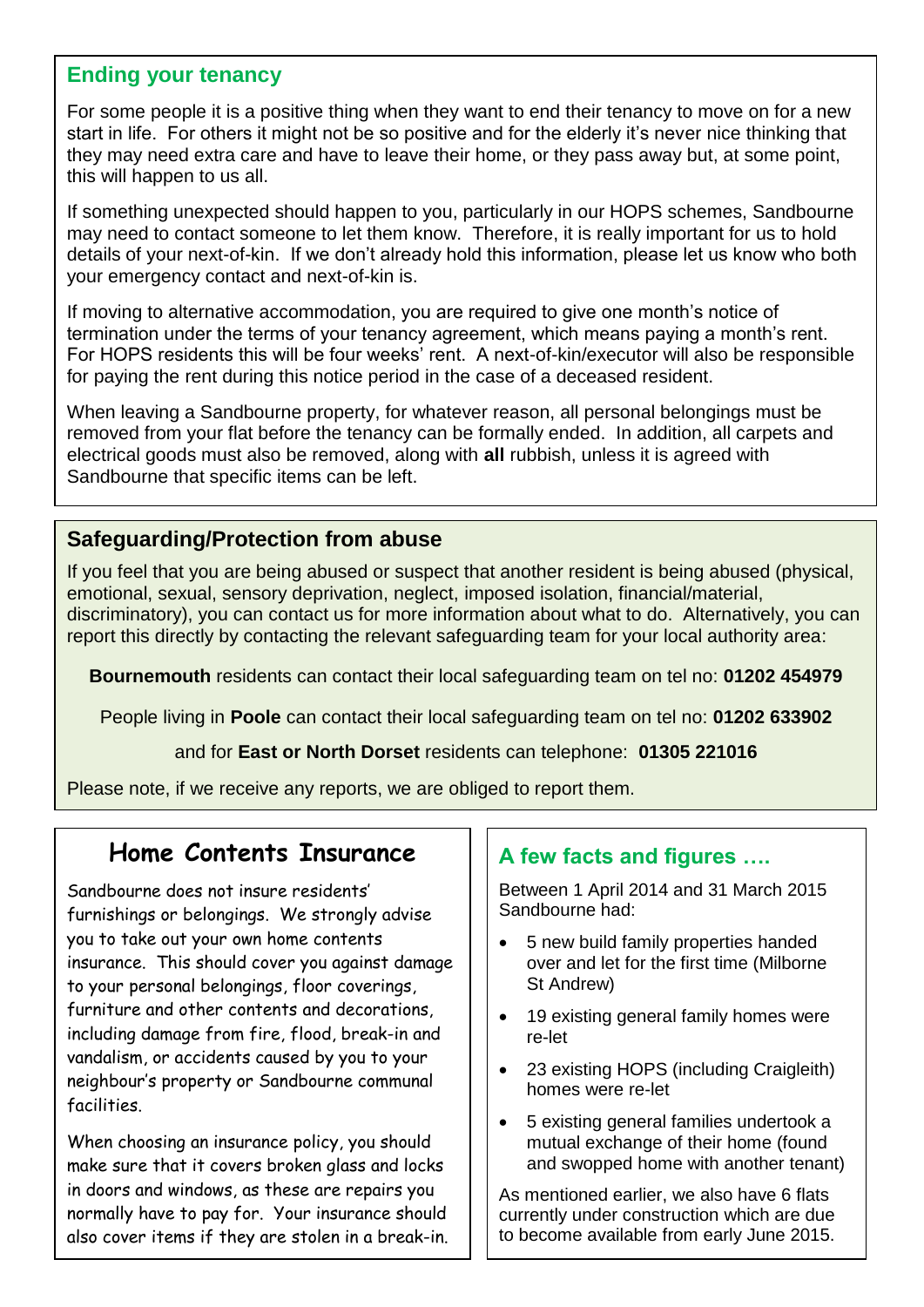#### **New Board Membership**

Following our merger we now have a new joint Board, as elected at Sandbourne's Annual General Meeting in March 2015.

The Chairman is Keith Mallett (former Chairman of BPHA) and the Vice-Chairman is Michael Barrow (former Chairman of BHSE/Sandbourne).

The remaining Board is made up of: Colvin Aldous (Resident Board Member), Albert Barnes, Paul Frith, Michael Ganderton (Resident Board Member), David Joicey, Ian Kendall, Liz Lees and Theresa Saunders (Resident Board Member).

If you wish to make contact with the Chairman, or another Board Member, please do so via the Sandbourne Housing Association registered office.

#### **Sandbourne Policies**

The following policy was approved by the Board in February 2015 and is available, on request, from the registered office:

> 'Policy on Election of Resident Board Members'

If you would a copy of this policy, or a copy of any of our other policies, please contact the registered office on 01202 671222.

We will also publish our policies on our website as and when they are reviewed or new ones approved.

If there is other information that you would like to see in future editions of this newsletter, on a regular basis, or as a one-off, please let us know so that we can consider including it.

This could be such information as how many repairs we received and our performance in completing them, the number of complaints and compliments we received, or something about your own scheme or events.

#### **All articles are correct at the time of publishing**

#### **Copies of this newsletter are available, on request, in large print, and can also be downloaded from our website:**

#### [www.sandbournehousingassociation.org.uk.](http://www.sandbournehousingassociation.org.uk/)

#### **Now, just for fun, a few brain teasers:**

Can you name the films these songs are attributed to – we've added the year as a clue:

- 1. A kiss from a rose (1995)
- 2. The shadow of your smile (1965)
- 3. Some day my prince will come (1937)

Can you work out the children's nursery rhymes from the clues below:

- 4. Furry animal seen rotating in external floral arrangement
- 5. Minder of ovine mammals mislays her charges
- 6. Arachnid makes second attempt to scale outdoor structure during spell of fine weather

Can you work out the name of the American states from these cryptic clues?

- 7. Alphabetically, the first state
- 8. The Golden state
- 9. Home of the Derby

To save you waiting until the next edition, you can find the answers at the bottom of the back page.

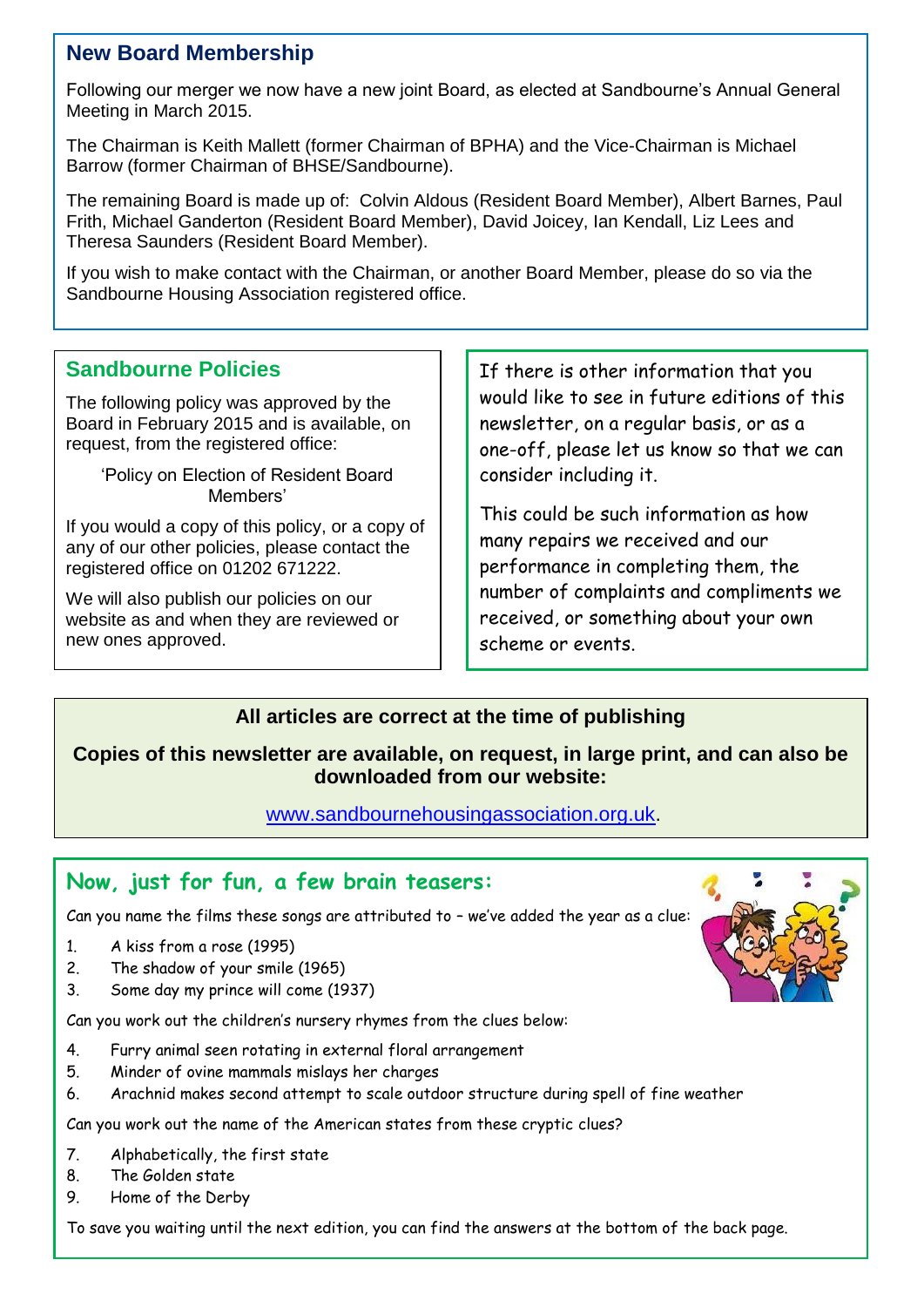# **For our HOPS residents (Belle Vue, Stourwood and Craigleith Sites)**

#### **Loss of support services from Sandbourne (HOPS)**

You will all know that as from 22 June 2015 our Supporting People funding has been stopped by Bournemouth Borough Council.

This has resulted in redundancies for our Housing and Support Team, three of whom have already sadly left us.

However, as you know, Sharon Doran was appointed to a new Housing Officer post which she started on 1 May 2015 and we hope you will be understanding whilst she is adapting to her new role.

We have been striving to put as many plans in place to make the transition to 'no support services' from us as easy as possible.

We wrote to you all and outlined what services we could provide by way of Bournemouth Careline and the charges involved. Those affected (does not include Craigleith) will know that a £1.50 per week service charge has been included in your rent from 22 June 2015.

This £1.50 will cover the cost for Careline to monitor your emergency warden call, the communal areas alarms, the lift alarms and all the communal door entry panels 24 hours a day, 7 days a week, 365 days a year.

Careline will only be carrying out morning 'comfort' calls, for those who currently have them, until 21 June, after which time residents will need to arrange and pay for these if they still want them.

For those residents needing some extra support, there will be a floating support service available from Bournemouth Churches Housing Association. They will provide support to several housing associations in the area and anyone needing this service can be referred to them. If you would like more information, please let us know so that we can assist with your referral.

**In an emergency, please always remember to use your pull cord to get assistance from Bournemouth Careline.**

#### **Lift call-outs**

We have received an increasing number of call-outs to lifts at our HOPS sites. This is where someone has activated the alarm, often by mistake, and left the lift before the Bournemouth Careline operator has had a chance to 'ring' the lift to check what has happened. This then results in a call-out as we have to assume that someone is trapped in the lift.

When this happens, it is a cost to Sandbourne which has to be passed on to you in your rent/service charge.

If you accidentally operate the alarm in the lift, please don't worry but please wait to allow the operator to contact you to check that you are okay. If you leave without doing this and we send out someone and then discover who it was, we may charge you for the cost of someone attending the site when it could have been prevented.

#### **You suggested - we took on board …**

#### **HOPS consultation to change the minimum age for new tenants from 55+ to 60+**

We consulted with residents in 2013 and then informed you that, at that point, we would not be looking to increase the minimum age range for applicants and residents.

At that time we offered various options and there was no clear majority, although around 50% of residents voted for an option which included raising the minimum age to 60.

We are, therefore, using this newsletter to seek your views on looking to raise the minimum age of an applicant for a rented HOPS property (excluding the Craigleith extra care scheme) from 55 to 60.

If you have any comments or views on this proposal, please write to the registered office, or email us on [info@sandbourne.org.uk](mailto:info@sandbourne.org.uk), **by 1 July 2015.** 

The results will be considered by the Board when it meets on 22 July 2015.

#### **Shops who deliver locally......**

Help & Care produce a leaflet which highlights some of the ways you can get shopping delivered to your flat, in addition to internet shopping.

You will be able to find a leaflet/further details in the drop-in rooms at Highfield and Woodlands.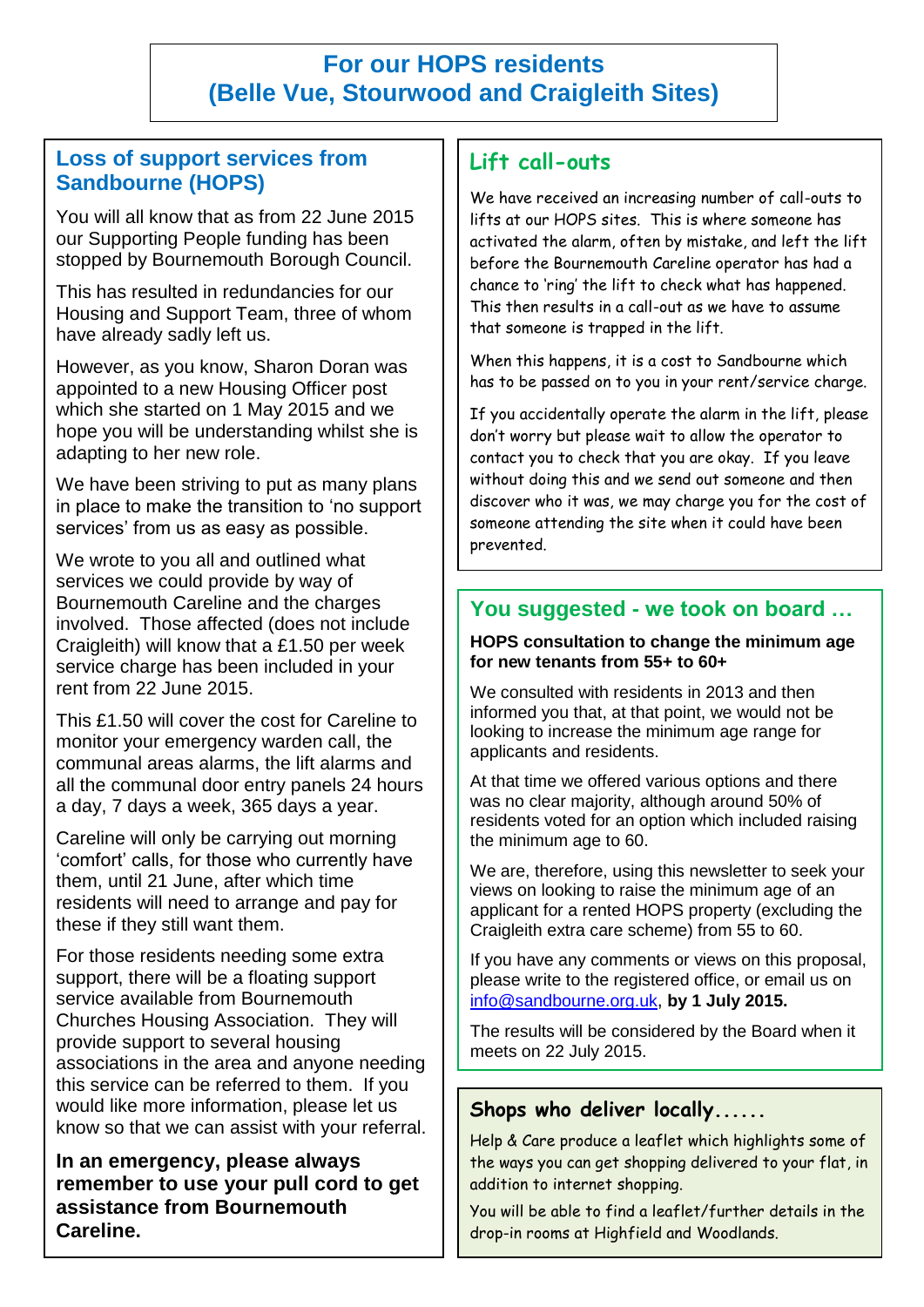#### **Sandbourne guest rooms**

We have the following quest rooms available for residents to book:

- **Woodlands**, ground floor twin plus level access shower;
- **Woodlands**, third floor family (double and single bed) plus level access shower;
- **Milne Court**, first floor twin plus bath;
- **Harcourt Grange**, second floor twin plus bath; and
- **Craigleith**, third floor twin plus level access shower.

We are currently working on a new system, and reviewing the charges, for booking these guest rooms, which are available to all Sandbourne residents.



In the meantime, for further details and/or bookings, please contact 01202 671222.

# **Booking of Communal Lounges**

The resident lounges at Woodlands, St Kilda and Craigleith can be booked for events which are open to **all** residents to attend. There is **no** charge and bookings can be made via the registered office on 01202 671222. We cannot, however, accept bookings for totally private functions, for example family birthday parties, which exclude other residents from using the lounges.

#### **Using your key safe and locking yourself out!**

Keys safes have been provided outside all HOPS flats for the benefit of residents and it is your responsibility to put a key in that safe and keep the code secure.

If you choose not to leave a key in the key safe, or forget the number, and require your door lock to be forced to gain entry into your flat, then you should bear in mind that you will be charged for



**HANDIWORKS** 

all works carried out by us or any contractor called to do this on our behalf. This could be for the entry to the flat and/or replacement keys. For this reason, it would be helpful to let us know your code in case of such an emergency.

Please also consider having a 'key holder' – someone you can trust to keep a spare key for you and who you can contact in an emergency. A note of this person can be made on your file if you wish.

Replacement keys can be ordered from the registered office (£30 per key and £10 per fob). We will need the code off the key to order this for you.

# **Replacing light bulbs**

Please note that it is your responsibility to replace light bulbs, although we do keep stocks of some that can be purchased, at cost, from the Maintenance Manager. Don't forget that Handiworks Plus is available for you (HOPS residents) to use and they will check and fit light bulbs for a small charge. Please ring the registered office for further details. help<mark>e</mark>are



#### **Buggy Stores**

Please be aware that if you report that you are unable to access the buggy stores, due to improper key switch operation and doors not opening, this will not be attended to until the following working day (Monday to Friday).

#### **Extractor Fans**

Did you know that it is your responsibility to clean kitchen and bathroom extractor fans. If it is reported that a fan is not working and this has been caused by it not being cleaned, there could be a recharge for fixing it. Again, Handiworks Plus could carry out jobs like this for a small charge.